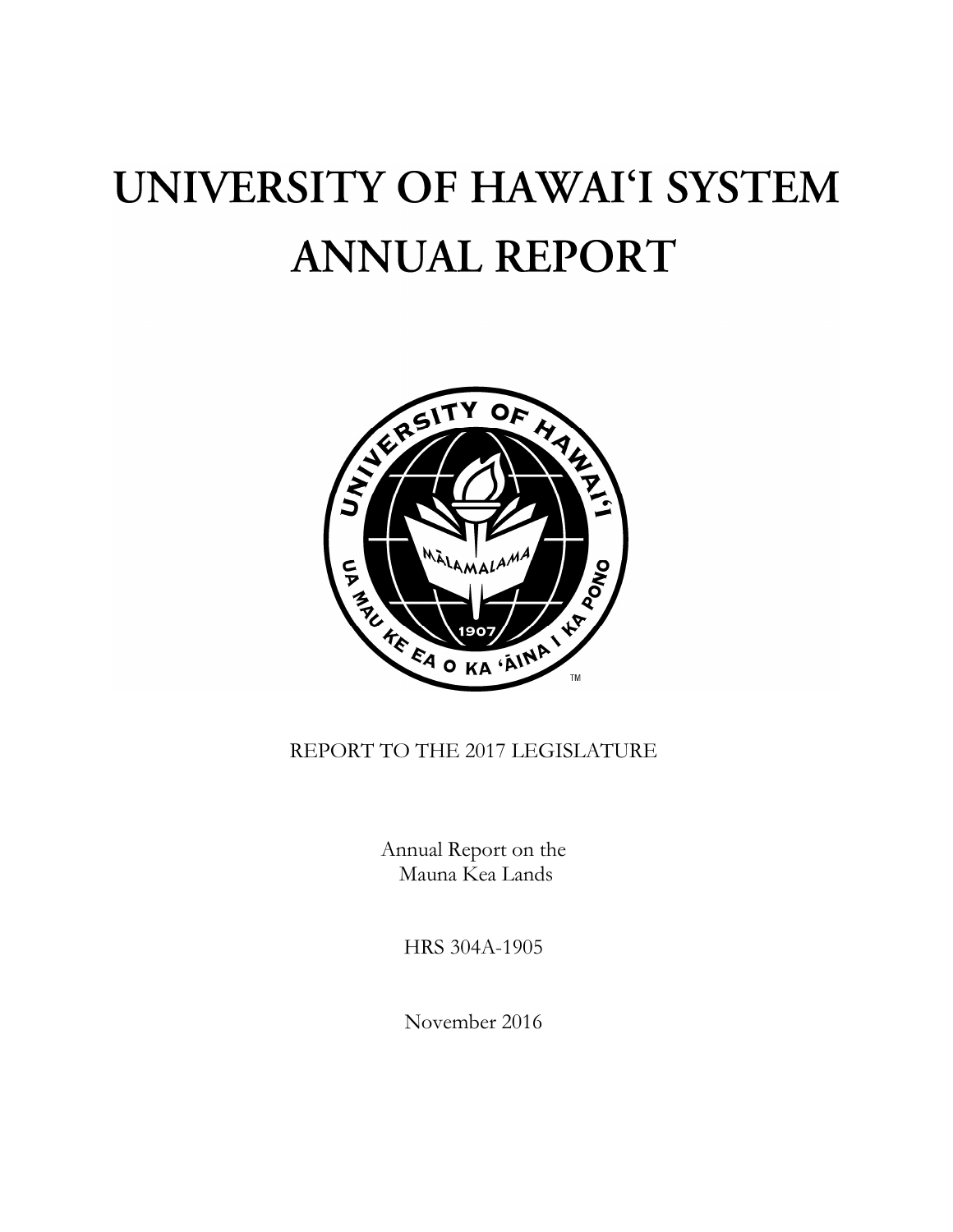#### REPORT TO THE HAWAIʻI STATE LEGISLATURE

#### HRS 304A-1905 Annual Report on the Mauna Kea Lands

Pursuant to HRS §304A-1905 ("Mauna Kea Lands; reporting requirements"), the University of Hawaiʻi respectfully submits its report on the status of the Mauna Kea lands activities, current and pending lease agreements and fees, the status of current and pending administrative rules, income and expenditures of the Mauna Kea lands special fund established in section 304A-2170 and any other issues that may impact the activities on Mauna Kea.

#### Current and pending lease agreements and fees

In 1964 the Hawaiʻi State Legislature passed concurrent resolution S. C. R. 16 stating that the **"***State of Hawaii and its citizenry are most desirous and willing to co-operate and aid in the promotion of our nation's space program and research to the benefit of the County of Hawaii, the state and the nation."* It was resolved that the Governor set aside and establish an appropriate area on the summit of Mauna Kea for the installation and operation of telescope observatory and astronomical activities*.* In fulfillment of this resolution the Mauna Kea Science Reserve (Science Reserve) was established in 1968 and the DLNR and UH entered into an agency-to-agency lease granting UH a lease of the Science Reserve for a term expiring on December 31, 2033. The lease is gratis, a common practice for leases between government agencies and one that supports the goal of benefiting the County of Hawaii, the state and the nation.

In a State-UH effort to establish astronomy as a viable research endeavor and making Hawaiʻi a center for astronomical research, the University entered into subleases with 11 organizations for the purpose of operating astronomical observatories. All subleases were approved by the BLNR and are co-terminus with the University's General Lease. Each sub lessee is obligated to provide a guaranteed percentage of viewing time to the UH. Viewing time provides invaluable advantages for advancing Hawaii's only state funded institute of higher education, UH, as a center for excellence in research, including astronomy. UH today is recognized as one of the nation's leading astronomical research institutions. At little cost and risk to the State, UH's recognized center of excellence for astronomical research contributes significantly to the state's efforts to expand its high technology sector. The economic impact of astronomy in the state in 2012 was \$168 million, with the largest impacts found on Hawaiʻi Island and Honolulu, \$91 and \$68 million, respectively. Additional benefits accrue to the State and local communities through opportunities in scientific, professional, technical and administrative employment within the local community.

## Current and pending administrative rules

Act 132 (SLH 2009) authorizes the UH to adopt administrative rules pursuant to Chapter 91 to regulate public and commercial activities on UH management lands. Prior to developing administrative rules, UH met conditions imposed by the BLNR when it approved the Mauna Kea Comprehensive Management Plan (CMP) on April 9, 2009. One of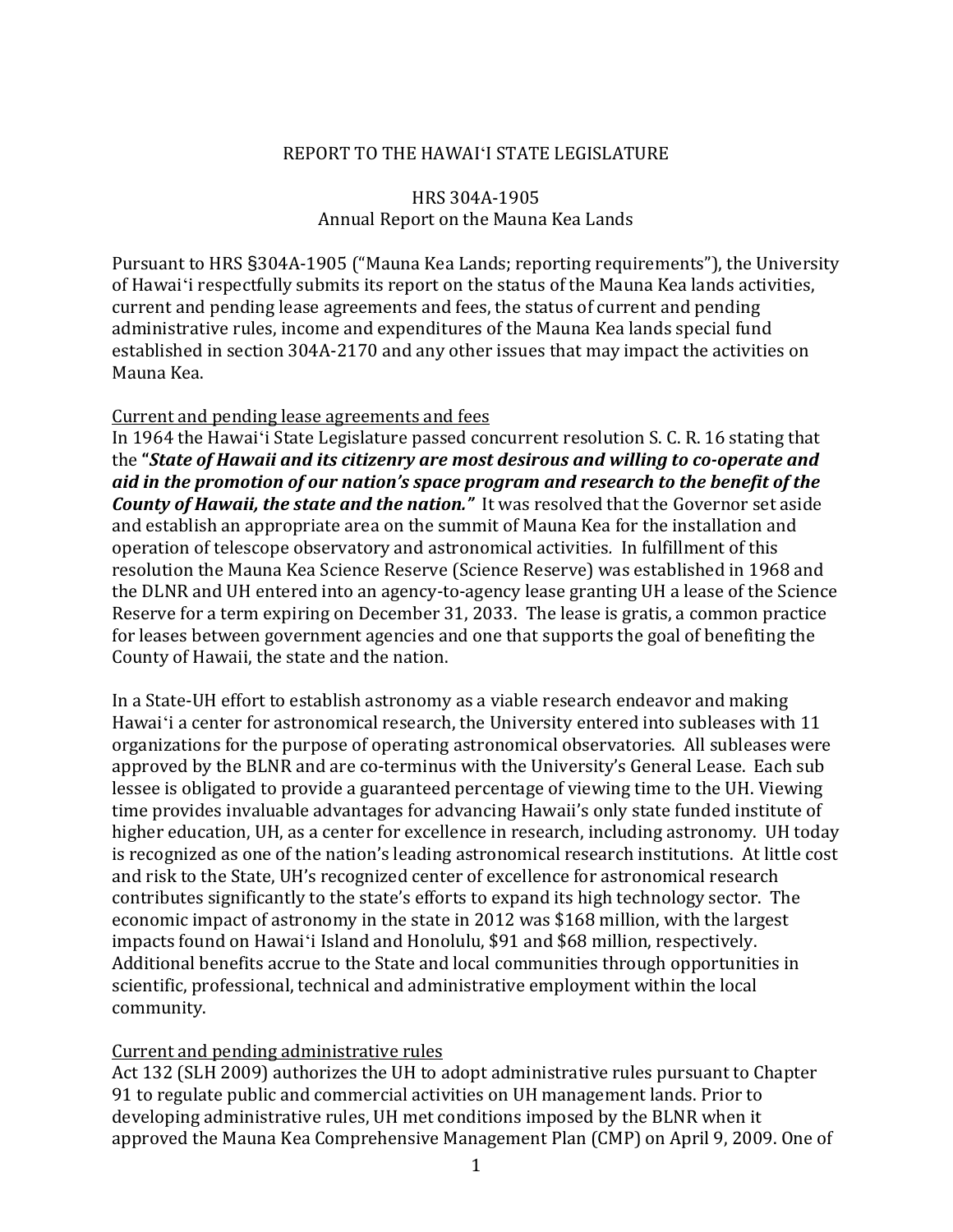the conditions requires UH to submit a public access sub plan for BLNR approval. The BLNR required that the public access sub plan, along with three other sub plans - cultural resources management plan, natural resources management plan and a decommissioning plan - be submitted within one year of approval. The purpose of the public access plan is to provide guidance to the University in addressing public access in UH management areas. The plan's objective is to provide a set of principles and policies to serve as a guide in developing administrative rules related to the management of public access.

The UH prepared and submitted to the BLNR all four sub plans including the public access plan within the one-year time table. The UH Board of Regents unanimously approved all four sub plans prior to submittal to the BLNR. The BLNR unanimously approved all four sub plans on March 25, 2010.

UH is in the process of developing administrative rules pursuant to principles and policies in the BLNR approved Public Access Plan and consistent with DLNR rules applicable to lands that are adjacent to the UH managed areas (Public Access Plan, Section 5.1, Guiding Principles). Pursuant to Act 132, the development of rules requires consultation with the Office of Hawaiian Affairs (OHA) and DLNR. Coordination with DLNR of the draft rules, however, was suspended when one of the petitioners in the then-on-going Thirty Meter Telescope (TMT) contested case proceedings (DLNR File No. HA-11-05) objected to communications with DLNR regarding the draft rules. While UH did not agree that coordination with DLNR staff on the draft rules would constitute a violation of the ex parte communication rule, it was thought more prudent to avoid even the appearance of or potential for such communications between the decision maker, BLNR, in the contested case and the project applicant, UH. The contested case finally concluded in April 2013, over two years after the contested case started. The development of rules resumed and UH has completed pre-drafting consultation and has draft proposed rules for public hearing. At the request of the Governor, UH has temporarily deferred moving forward to the Board of Regents and Governor with a request to proceed to public hearing at this time.

Income and expenditures of the Mauna Kea lands special fund (HRS §304A-2170) During FY 2016, \$354,084 in fees were collected from commercial tour operators, \$301,050 in rent from the Thirty Meter Telescope, and \$326,580 carry over from FY 2015 for a total of \$981,714. The funds collected were deposited into the Mauna Kea lands special fund. A total of \$562,915 was used to help defray the cost to operate the Mauna Kea ranger program, Visitor Information Station, snow and ice removal, road, facility and infrastructure maintenance and enforcement expenses. During FY 2016, \$16,217.60 from revenues collected during the fourth quarter of FY 2015, was designated for payment to OHA. Payments to OHA of \$113,434.40 were similarly designated for the first three quarters of FY 2016. An amount of \$17,592.40 for FY 2016 fourth quarter has been set aside for payment in the beginning of FY 2017.

## Other activities

In 2005 the University accepted the transfer of authority from BLNR for the administration of commercial tour permits. The University currently allows a maximum of eight commercial tour permits, one less than the number allowed by BLNR. Each commercial tour operator is charged a fee of \$6.00/tour passenger which is submitted to the Office of